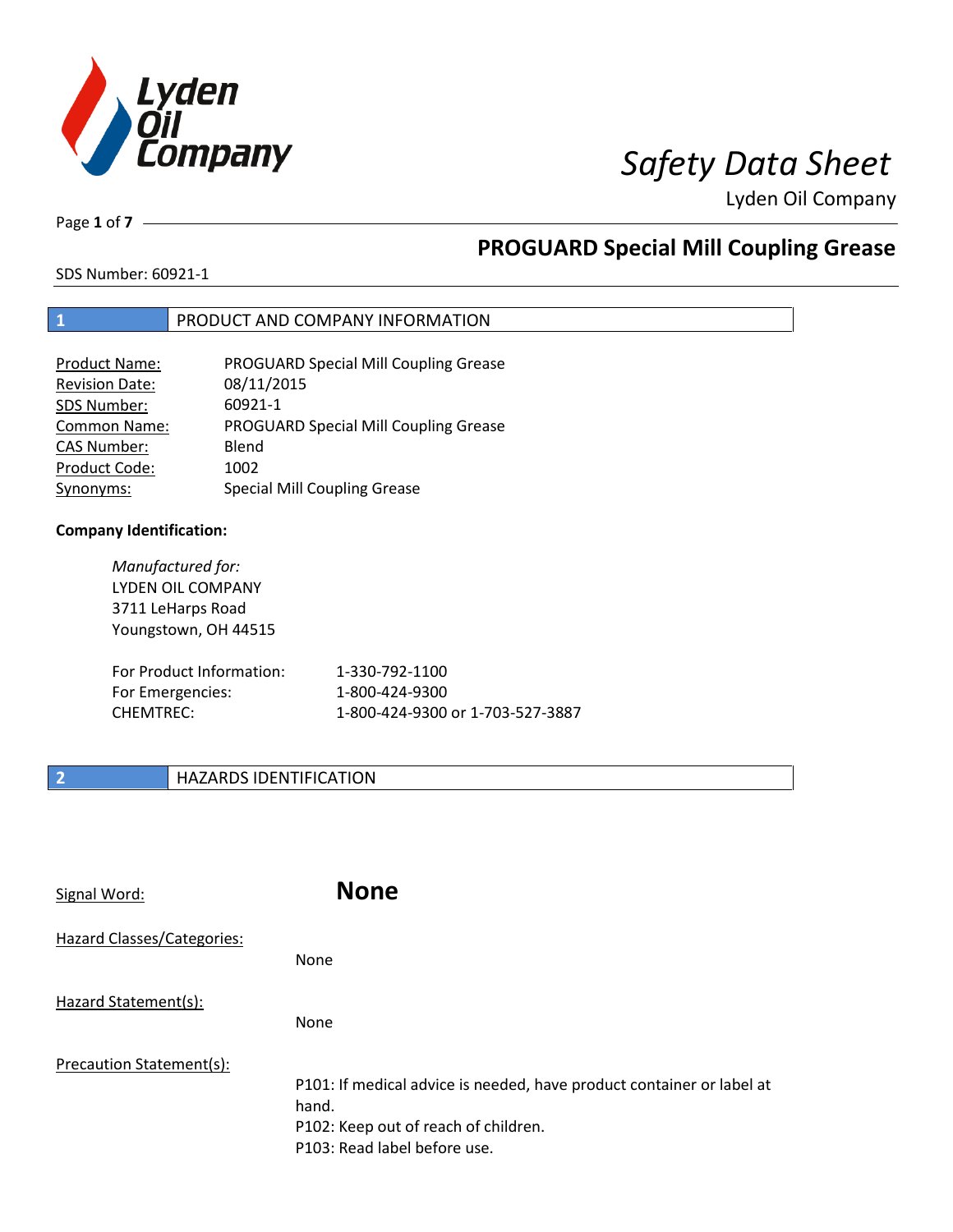

Lyden Oil Company

Page **2** of **7**

## **PROGUARD Special Mill Coupling Grease**

SDS Number: 60921-1

Other Hazard Statement(s):

-NFPA Ratings:  $Health = 0$  $Fire = 1$ Reactivity  $= 0$ 

## **3 COMPOSITION** / INFORMATION ON INGREDIENTS

Ingredients:

*Mixture of the substances listed below with nonhazardous additions.*

| <b>Chemical Name</b>                                   | <b>CAS Number</b> | Percentage |
|--------------------------------------------------------|-------------------|------------|
| Distillates (petroleum), hydrotreated heavy naphthenic | 64742-52-5        | 50-100     |
| Alkenes, polymerized, chlorinated                      | 68410-99-1        | $2.5 - 10$ |
| Molybdenum Disulphide                                  | 1317-33-5         | $1 - 2.5$  |
| Zinc Dialkylthiophosphate                              | 68457-79-4        | $0.1 - 1$  |
| Antimony 0,0-dipropylphosphorodithioate                | 15874-48-3        | $0.1 - 1$  |

*\*Any concentration shown as a range is to protect confidentiality or is due to batch variation.*

| <b>FIRST AID MEASURES</b> |
|---------------------------|
|                           |

### Description of First Aid Measures:

| Inhalation:   | If symptoms develop, move victim to fresh air. If symptoms persist,<br>obtain medical attention.             |
|---------------|--------------------------------------------------------------------------------------------------------------|
| Skin Contact: | Generally the product does not irritate the skin.                                                            |
| Eye Contact:  | Rinse opened eye for several minutes under running water. If<br>symptoms persist, consult medical attention. |
| Ingestion:    | Rinse mouth with water. If symptoms develop, obtain medical<br>attention.                                    |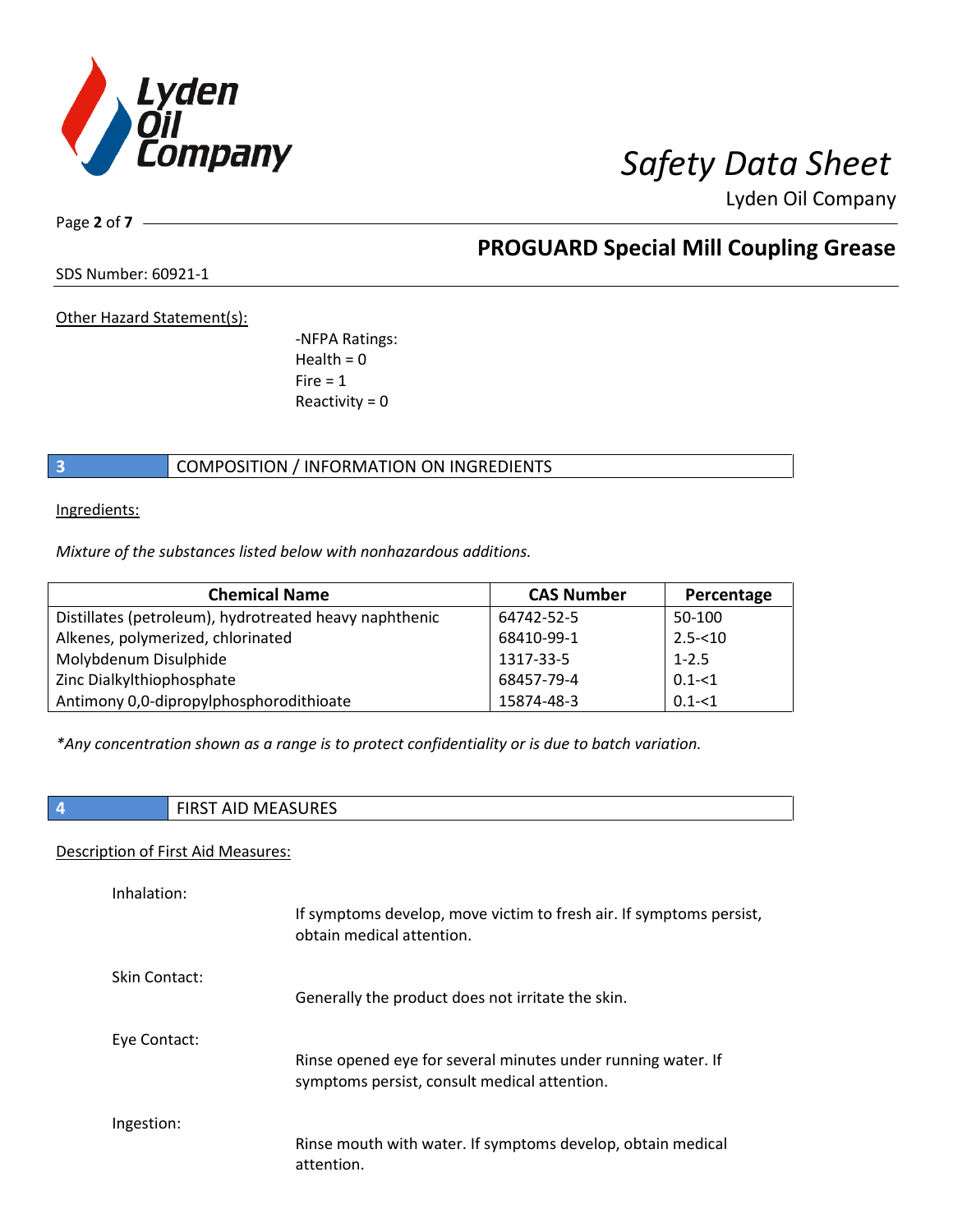

Lyden Oil Company

SDS Number: 60921-1

Page **3** of **7**

## **PROGUARD Special Mill Coupling Grease**

| <b>PDP INAILIDEL: DUATT-T</b>                         |                                                                                                                                                                                                   |
|-------------------------------------------------------|---------------------------------------------------------------------------------------------------------------------------------------------------------------------------------------------------|
| Symptoms and Effects, both acute and delayed:         | No further relevent data available.                                                                                                                                                               |
| <b>Recommended Actions:</b>                           | Treat symptomatically. Call a doctor or poison<br>control center for guidance.                                                                                                                    |
| 5<br>FIRE FIGHTING MEASURES                           |                                                                                                                                                                                                   |
| Recommended Fire-Extinguishing Equipment:             | Use fire-fighting measures and equipment suitable<br>for the environment.                                                                                                                         |
| Possible Hazards During a Fire:                       | Hazardous combustion products may include: A<br>complex mixture of airborne solid and liquid<br>particulates and gases (smoke). Carbon monoxide.<br>Unidentified organic and inorganic compounds. |
| Recommendations to Firefighters:                      | No special measures required.                                                                                                                                                                     |
| <b>ACCIDENTAL RELEASE MEASURES</b><br>$6\phantom{1}6$ |                                                                                                                                                                                                   |
| <b>Personal Precautions:</b>                          | None Required.                                                                                                                                                                                    |
| <b>Emergency Procedures:</b>                          | Contain spilled material, collect in suitable and<br>properly labeled containers.                                                                                                                 |
| <b>Environmental Precautions:</b>                     | Do not allow to reach sewage system or any water<br>course.<br>Do not allow to enter ground waters.                                                                                               |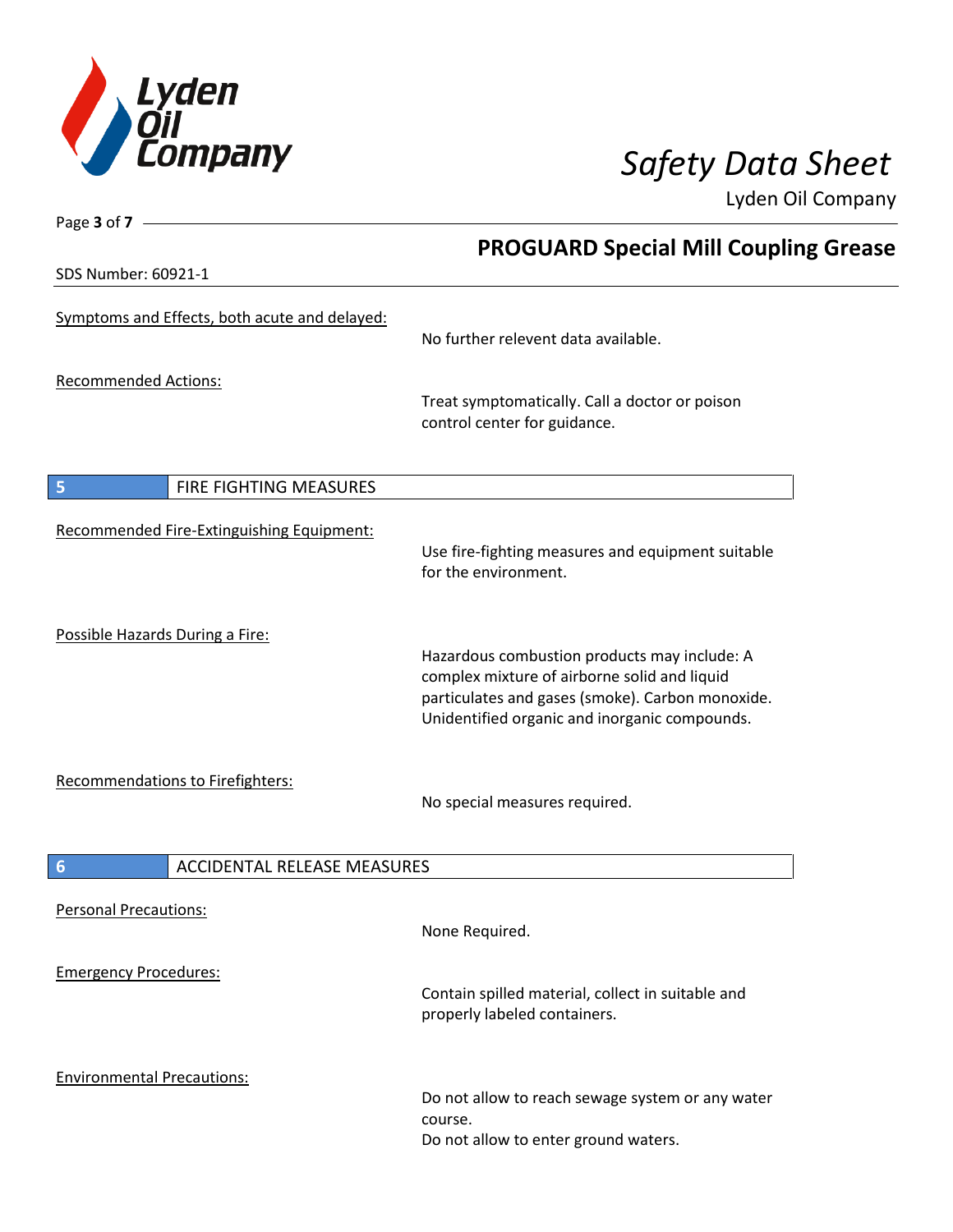

**PROGUARD Special Mill Coupling Grease**

Lyden Oil Company

SDS Number: 60921-1

Page **4** of **7**

Cleanup Procedures:

Absorb with liquid-binding material (sand, diatomite, acid binders, universal binders, sawdust).

**7 HANDLING AND STORAGE** 

Handling Precautions:

No special precautions needed if used correctly.

Storage Requirements:

Keep container tightly sealed.

**8** EXPOSURE CONTROLS / PERSONAL PROTECTION

Exposure Limits:

-64742-52-5 Distillates (petroleum), hydrotreated heavy naphthenic (50-100%):

ACGIH TLV – Short-term value:  $10\,\text{mg/m}^3$ Long-term value: 5mg/m<sup>3</sup> OSHA PEL – Long-term value: 5mg/m<sup>3</sup>

-1317-33-5 Molybdenum disulphide (1-2.5%):

PEL - Long-term value: 15mg/m<sup>3</sup> (total dust) TLV - Long-term value: 10mg/m<sup>3</sup> (inhalable fraction), 3mg/m<sup>3</sup>(respirable fraction)

Engineering Controls:

All ventilation should be designed in accordance with OSHA standard (29 CFR 1910.94).

Personal Protective Equipment:

Wash hands before breaks and at the end of work. Use safety glasses and gloves.

**9** PHYSICAL AND CHEMICAL PROPERTIES

Color: Light grey Physical State: Semi-solid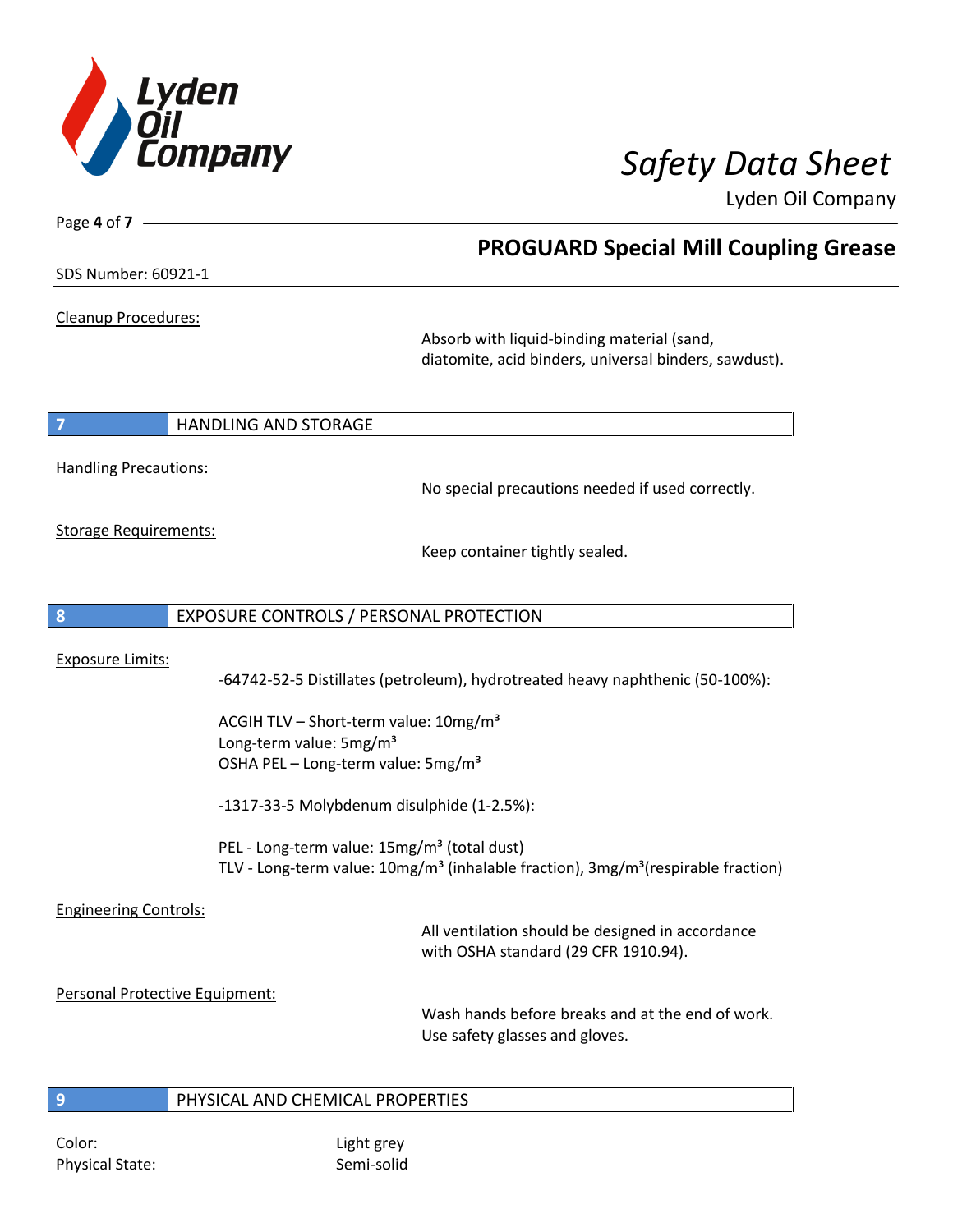

**PROGUARD Special Mill Coupling Grease**

Lyden Oil Company

### SDS Number: 60921-1

Page **5** of **7**

| Odor:                         | Petroleum-like                      |
|-------------------------------|-------------------------------------|
| <b>Odor Threshold:</b>        | Data not available                  |
| pH:                           | Data not available                  |
| <b>Melting Point:</b>         | Data not available                  |
| <b>Boiling Point:</b>         | 370 $^{\circ}$ C / 698 $^{\circ}$ F |
| <b>Boiling Range:</b>         | Data not available                  |
| Flash Point:                  | 255° C / 491° F                     |
| <b>Evaporation Rate:</b>      | Data not available                  |
| Flammability:                 | Data not available                  |
| Flammability Limits:          | Data not available                  |
| Vapor Pressure:               | Data not available                  |
| Vapor Density:                | Data not available                  |
| <b>Relative Density:</b>      | 8.312 pounds per gallon at 68°F     |
| Solubilities:                 | Insoluble in water                  |
| <b>Partition Coefficient:</b> | Data not available                  |
| Auto-Ignition Temperature:    | Data not available                  |
| Decomposition Temperature:    | Data not available                  |
| Viscosity:                    | Data not available                  |

## **10** STABILITY AND REACTIVITY

| Stability:                     | Stable under normal conditions.                               |
|--------------------------------|---------------------------------------------------------------|
| Reactivity:                    | Not reactive under normal conditions.                         |
| Conditions to Avoid:           | No further relevant information available.                    |
| <b>Hazardous Reactions:</b>    | No known hazardous reactions.                                 |
| Incompatible Materials:        | No further relevant information available.                    |
| <b>Decomposition Products:</b> | Hazardous decomposition products are not<br>expected to form. |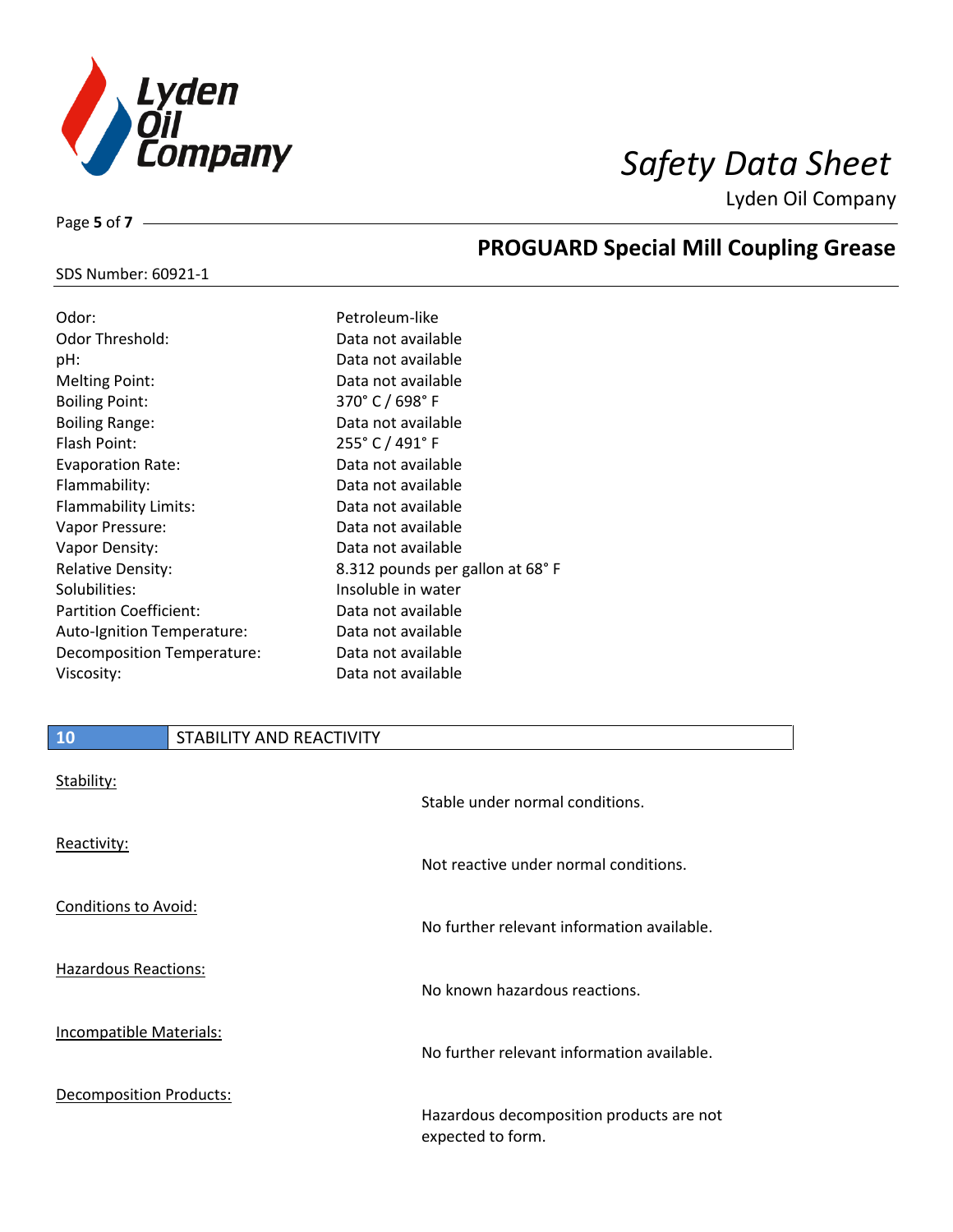

**PROGUARD Special Mill Coupling Grease**

Lyden Oil Company

SDS Number: 60921-1

## **11** TOXICOLOGICAL INFORMATION Routes of Exposure: Skin and eye contact are the primary routes of exposure although exposure may occur following accidental ingestion. Exposure Effects: No known irritating or sensitizing effects. Measures of Toxicity: Acute Toxicity Estimates: Oral LD50: 38308 mg/kg (rat) Dermal LD50: 32613 mg/kg (rabbit) Inhalative LC50: 1084 mg/l (4 hours) Carcinogenic/Mutagenic Precautions: Asphaltic resin: Carcinogenic category 2B (IARC). **12** ECOLOGICAL INFORMATION Ecological Precautions: Avoid exposing to the environment. Ecological Effects: No specific environmental or aquatic data available. **13** DISPOSAL CONSIDERATIONS Disposal Methods: Dispose of waste material in accordance with all local, state, and federal requirements. Disposal Containers: Use properly approved container for disposal.

Page **6** of **7**